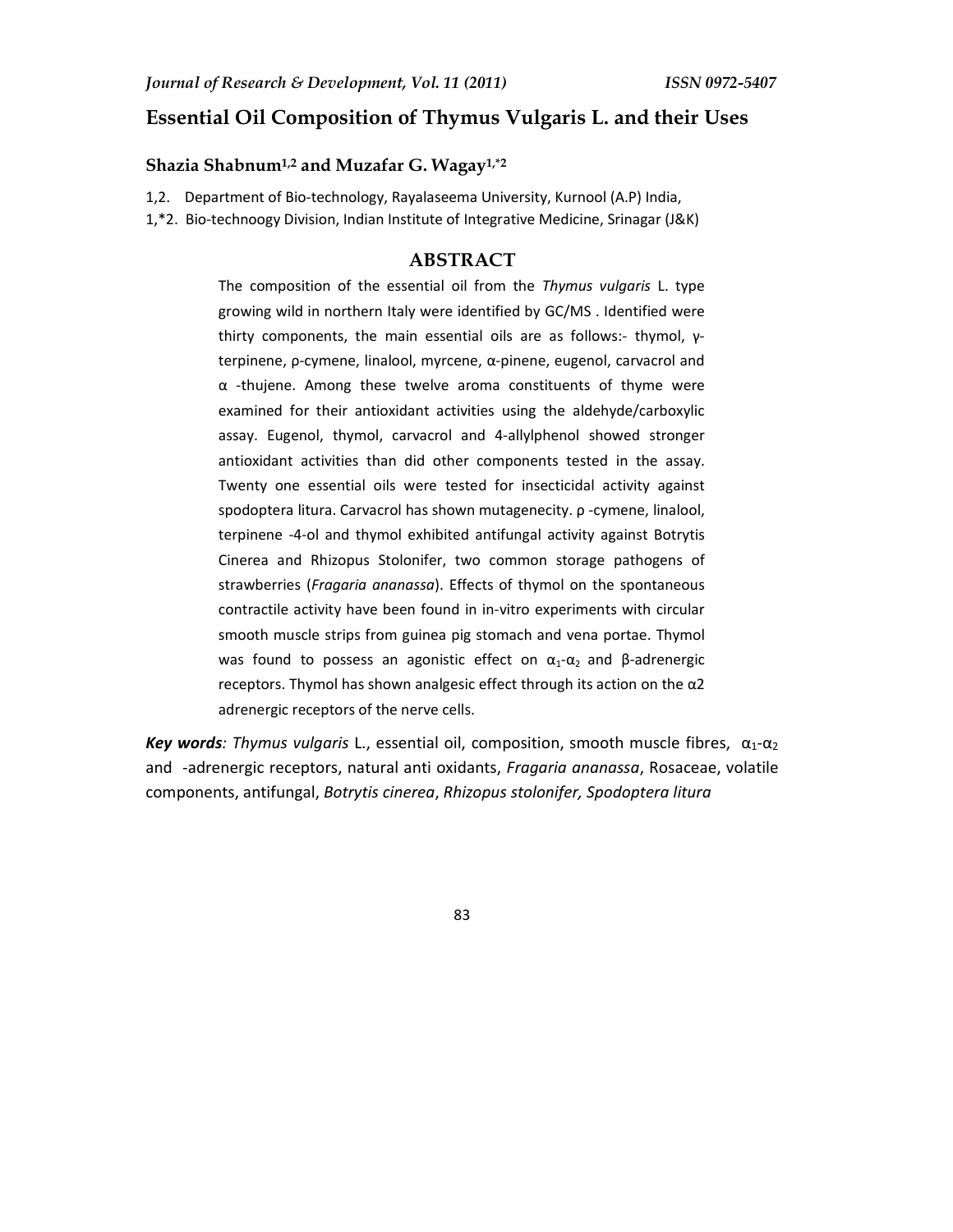# **INTRODUCTION**

 Thyme (*Thymus vulgaris* L.) belonging to the lamiaceae family is a pleasant smelling perennial shrub, which grows in several regions in the world (Davis, 1982). Its well known aromatic plant and its essential oil and aromatic water are used in the mountain regions of the Mediterranean parts of Turkey. Thyme was used by the Greeks as an incense in their temples and by the Romans in cooking and as a source of honey. Essential oils extracted from fresh leaves and flowers can be used as aroma additives in food, pharmaceuticals and cosmetics (Simon *et al.,* 1999 and Senatore, 1996). Traditionally basil has been used as a medicinal plant in the treatment of headaches, coughs, diarrhea, constipation, warts, worms and kidney malfunction (Simon *et al*., 1999). Thyme also possesses various beneficial effects as antiseptic, carminative, antimicrobial and antioxidative properties (Baranauskiene *et al*, 2003). The main essential oil in thyme, thymol is active against *Salmonella* and *Ataphylococcus* bacteria. The main constituents of thyme include thymol, carvacrol and flavonoids. The known primary constituents of thyme include essential oil (borneol, carvacrol, linalool, thymol), bitter principle, tannin, saponins and triterpenic acids. Its used to suppress coughing ease chest congestion and stimulate production of saliva (Baytop, 1984; Jellin *et al.*, 2000; Lueng and Foster,1996; Barnes *et al.,* 2002). Thyme also known as creeping thyme, mountain thyme and wild thyme a small shrubby plant with a strong spicy taste and order is extensively cultivated in Europe and US for culinary use. Thymol shows spontaneous contractile activity (SCA) of smooth muscle strips (SCA) from the stomach and vena portae of guinea pigs (Beer *et al.,* 2007).

### **MATERIAL AND METHODS**

**Plant material:** Dried aerial parts of *Thymus vulgaris* were collected at the flowering stage. Plants were identified and authenticated by plant taxonomist.

**Recovery of the essential oil:** Dried over ground parts of plants (about 100g) were cut into small pieces and subjected to hydrodistillation for 3hrs using a Clevenger type apparatus; the oils obtained were dried using anhydrous sodium sulphate. Essential oil yielded from the air dried over ground parts of *Thymus vulgaris* was 1.6%.

The other methods used for extraction of essential oils were the oven drying and the wire basket dryer respectively. Here the percentage of essential oils extracted were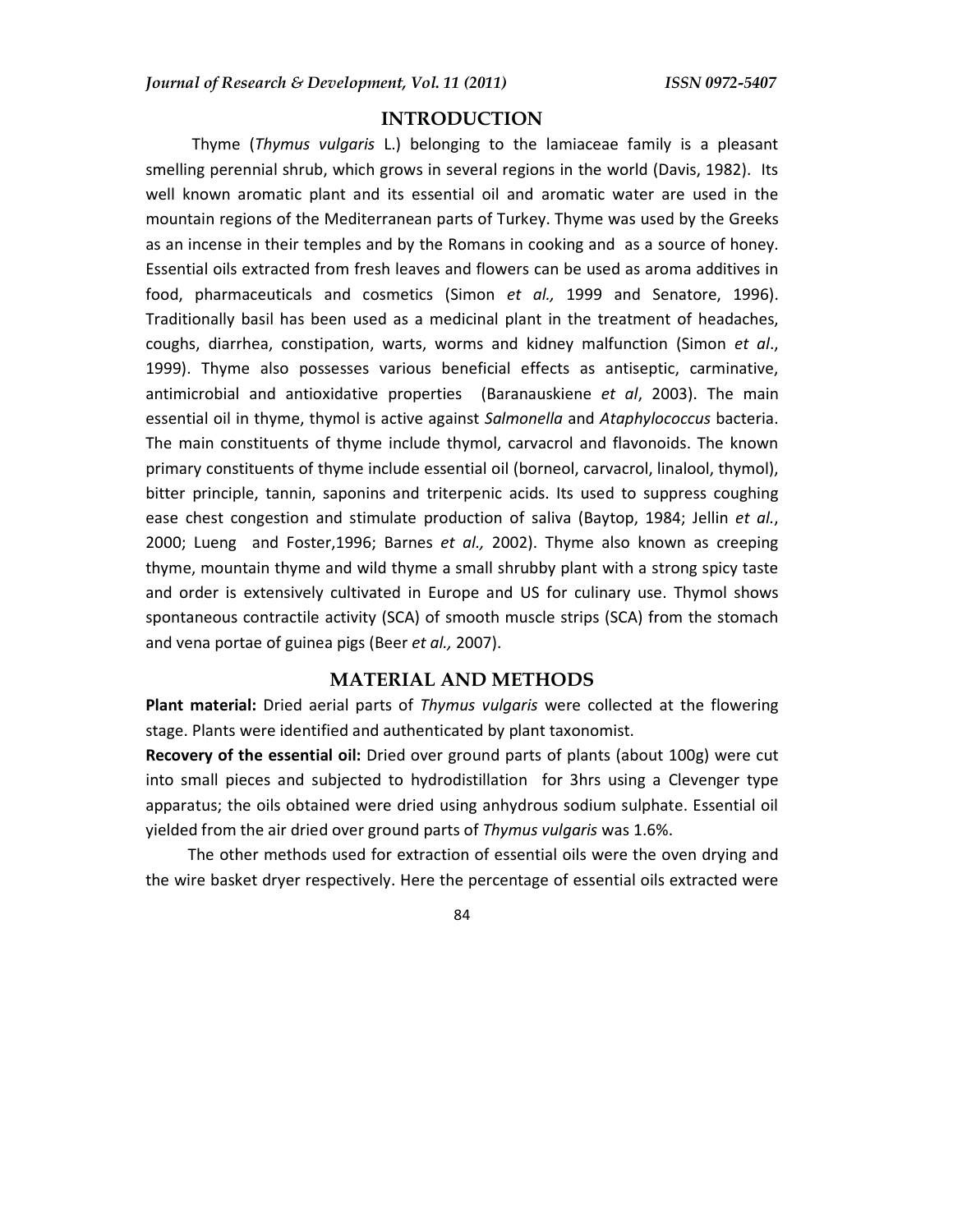calculated on 100g (dry wt. basis) and found to be 0.5 and 0.6%. The density of the extracted essential oil was lighter than water (0.925g/ml at 20 $\rm ^{0}$ c). The difference is due to the continuous heating in the oven for 2h. Dehydration date from drying of Thyme (*Thymus Vulgaris* L) herbs were shown in Table 1.

**Table 1. Dehydration data from the drying of thyme (***Thymus vulgaris* **L.) herbs using the oven and the wire basket methods** 

| <b>Condition/parameters</b>    | oven drying   | wire basket drying |  |  |
|--------------------------------|---------------|--------------------|--|--|
|                                | <b>Method</b> | <b>Method</b>      |  |  |
| Initial moisture               | 75.15         | 75.15              |  |  |
| Content (% wet wt basis)       |               |                    |  |  |
| Final moisture content         | 10            | 14                 |  |  |
| (% dry wt basis)               |               |                    |  |  |
| Specific drying rate (h), k    | 0.433         | 0.270              |  |  |
| <b>Correlation coefficient</b> | $-0.9825$     | $-0.9855$          |  |  |

**Determined by the Dean-stark toluene method** 

# **Gc/Ms Analysis Conditions**

The Gc/Ms analyses were performed in a Varian 1400 Gc coupled with a Saturn II ion trap detector. The column and column temperature programme were the same as above. The interface temperature was 280 $^0$ c, split ratio 1:100, carrier gas He, flow rate 1.0ml/min, ionization energy 7oev, mass range 40-350; volume injected was 0.4μl diluted in hexane (1:10) Identification of the individual components was based on comparison of their GC retention indices (RI) on polar columns and comparison with the mass spectra of the components by Gc/Ms.

### **RESULTS AND DISCUSSION**

Chemical composition of the essential oil of *Thymus vulgaris* are given in Table 2; in order of the retention times and Kovats indices of the constituents. Thirty compounds were identified by hydro distillation from aerial parts of *Thymus vulgaris*; These were: thymol 46.2% γ terpinene (14.1%), P-cymene (9.9%), linalool (4.0%), myrcene (93.5%), α-Pinene (3.%) and α -thujene (2.8%).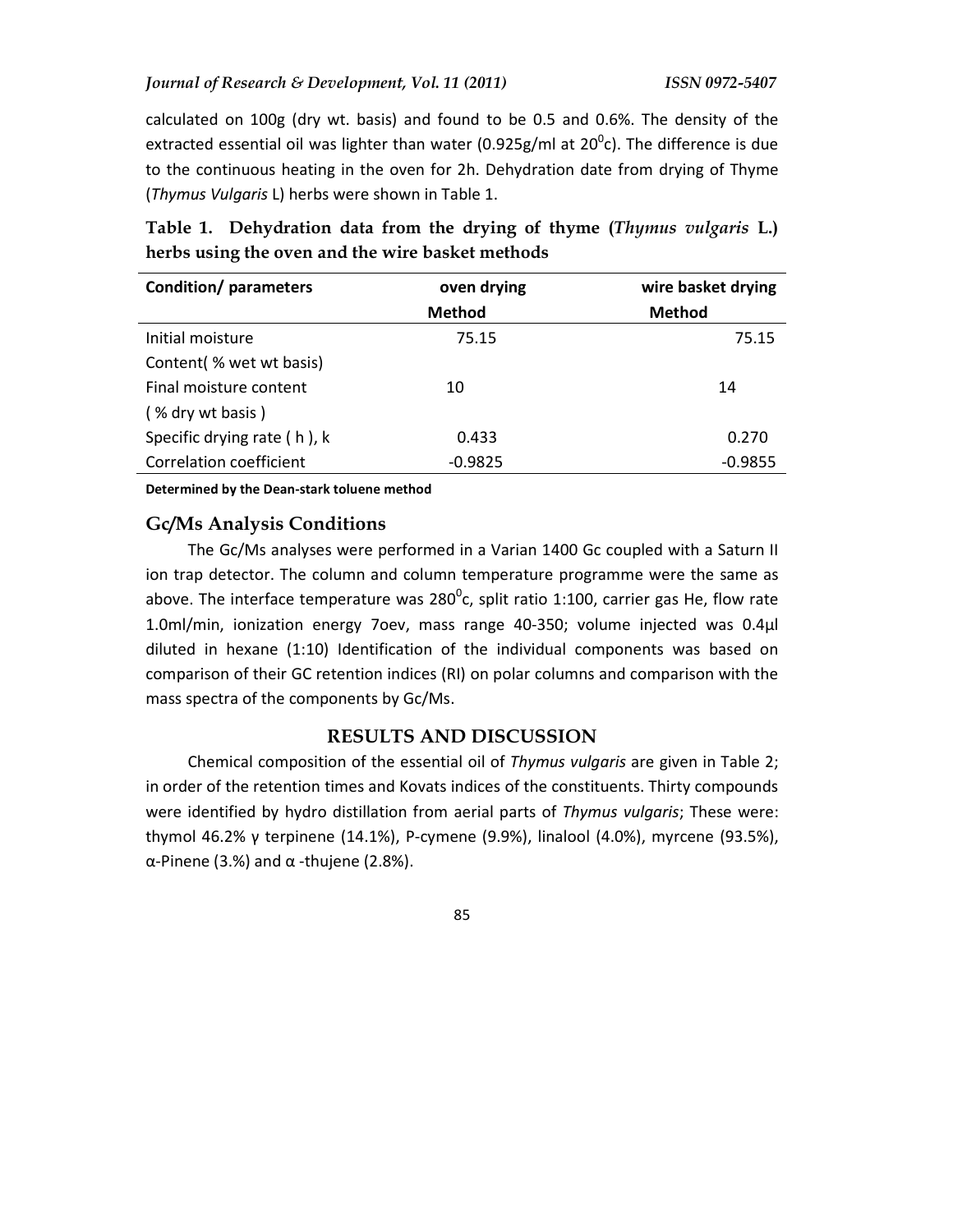| <b>RT</b> | RI   | <b>Components</b>               | Concentrations(%) |
|-----------|------|---------------------------------|-------------------|
| 8.363     | 931  | $\acute{\alpha}$ -thujene       | 2.84              |
| 8.584     | 939  | $\acute{\alpha}$ - pinene       | 2.97              |
| 10.159    | 980  | βpinene                         | 0.71              |
| 10.371    | 988  | octan-1-en-0-o1                 | 0.48              |
| 103.823   | 991  | mycrene                         | 3.45              |
| 11.237    | 1005 | $\acute{\alpha}$ – phellandrene | 0.42              |
| 11.716    | 1018 | $\acute{\alpha}$ – terpinene    | 2.69              |
| 12.048    | 1026 | p-cymene                        | 9.91              |
| 12.177    | 1031 | limonene                        | 1.23              |
| 12.232    | 1033 | 1,8-cineole                     | 1.96              |
| 13.365    | 1062 | $\gamma$ -terpinene             | 14.08             |
| 13.54     | 1068 | cis-sabinen hydrate             | 0.19              |
| 14.296    | 1088 | terpinolene                     | 0.13              |
| 14.784    | 1096 | linalool                        | 3.99              |
| 17.290    | 1177 | terpinen-4-ol                   | 0.25              |
| 19.141    | 1235 | thymol methyl ether             | 1.78              |
| 21.334    | 1290 | thymol                          | 46.21             |
| 21.334    | 1298 | carvacrol                       | 2.44              |
| 22.605    | 1352 | terpinyl acetate                | 0.68              |
| 22.771    | 1356 | eugenol                         | 0.1               |
| 23.664    | 1386 | β-bourbonene                    | 0.09              |
| 23.830    | 1391 | $\beta$ - elemene               | 0.14              |
| 24.051    | 1401 | methyl eugenol                  | 0.21              |
| 24.641    | 1418 | $\beta$ - caryophyllene         | 1.64              |
| 24.880    | 1430 | $\beta$ -copaene                | 0.16              |
| 25.534    | 1454 | ά humulene                      | 0.17              |
| 26.271    | 1480 | germacrene D                    | 0.4               |
| 26.935    | 1509 | $\beta$ - bisabolene            | 0.33              |
| 27.331    | 1520 | $\delta$ - cadinene             | 0.14              |
| 28.897    | 1581 | caryophyllene oxide             | 0.21              |

**Table 2. Composition of the essential oils if** *Thymus Vulgaris* **L collected at Gulnar (Mersin), Turkey**  ÷,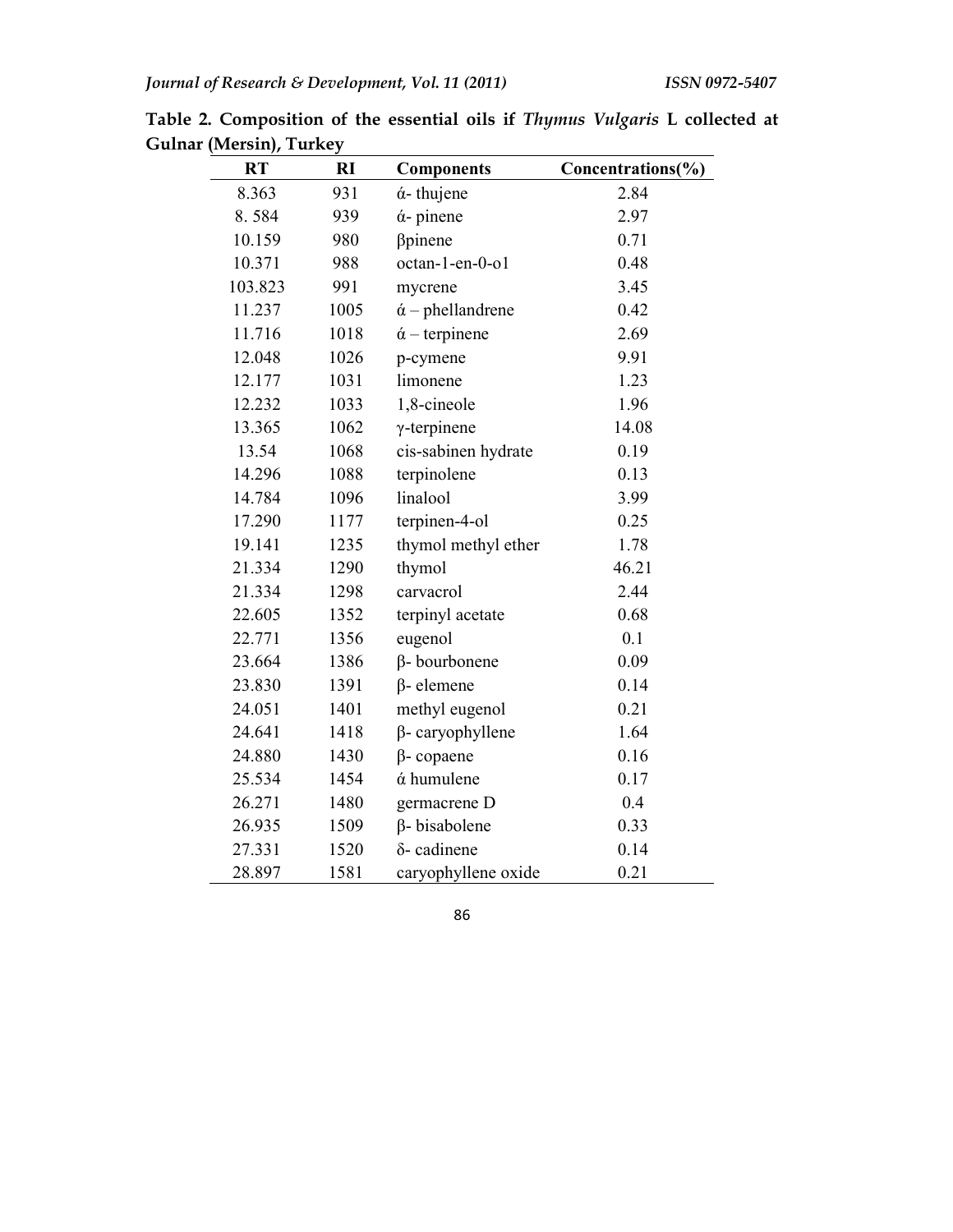Thymus specie oil was the subject of several studies conducted in the past. It was previously reported that the oil of *T. vulgaris* contained thymol (44.1-58.1%), P-cymene (9.1-18.5%), γ-terpinene (6.9-18.9%) and carvacrol (2.4- 4.2%). Zambonelli *et al.,* (2004) found thymol (22-38%), γ-terpinene and p-cymene.

### **Antioxidant activities of aroma chemicals**

To measure antioxidant activities of the aroma chemicals in this study, the aldehyde (carboxylic acid conversion assay was used. This is a relatively simple assay that can be used to measure the antioxidant potential of a chemical in an organic, nonaqueous phase. In this assay, volatile chemicals or extracts dissolved in the organic solvent, dichloro methane can easily be evaluated for their antioxidant potential.

Table 3 shows the percent of hexanal remaining in each sample containing the different amounts of aroma chemicals, BHT and  $\alpha$ -tocopherol through out a storage period of 30 days. Among the chemicals identified in the extracts from thyme and thymol carvacrol, 4-allylphenol and eugenol exhibited potent antioxidant activities among the tested materials, those aroma chemicals inhibited hexanal oxidation by 95- 99% at 5μg /ml over 30 days, which is comparable to that of α- tocopherol or BHT. Both α - tocopherol and BHT inhibit hexanal oxidation by 89% and 99% at 5μg/ml over 30 days respectively. The antioxidant activity of eugenol has been reported several times, tested on various systems, thymol and carvacrol major components of aroma extracts of eucalyptus leaves have also shown strong antioxidant activities in several studies. However 4-allylphenol which was quantified in basil (0.257 mg/g) has not been investigated for antioxidant activity to date. At the lowest level of 1μg/ml, eugenol displayed the highest antioxidant activity among the chemicals tested in the assay. Eugenol inhibited hexanal oxidation by 32% at  $1\mu g/ml$  over 30days. Among the other aromatic components tested for their antioxidant activity only benzyl alcohol showed slight antioxidant activity at the level of 50μg/ml in the present study. Benzyl alcohol has previously been reported to possess antioxidant activity.

An alkyl compound with a double bond, 1-Octen-3-ol, also showed slight antioxidant activity. Considering the concentration and the anti oxidative performance of each aroma chemical investigated in this study; thymol (8..55mg/g) constituted 70% of quantified total volatiles, was found to be a main contributor to the antioxidant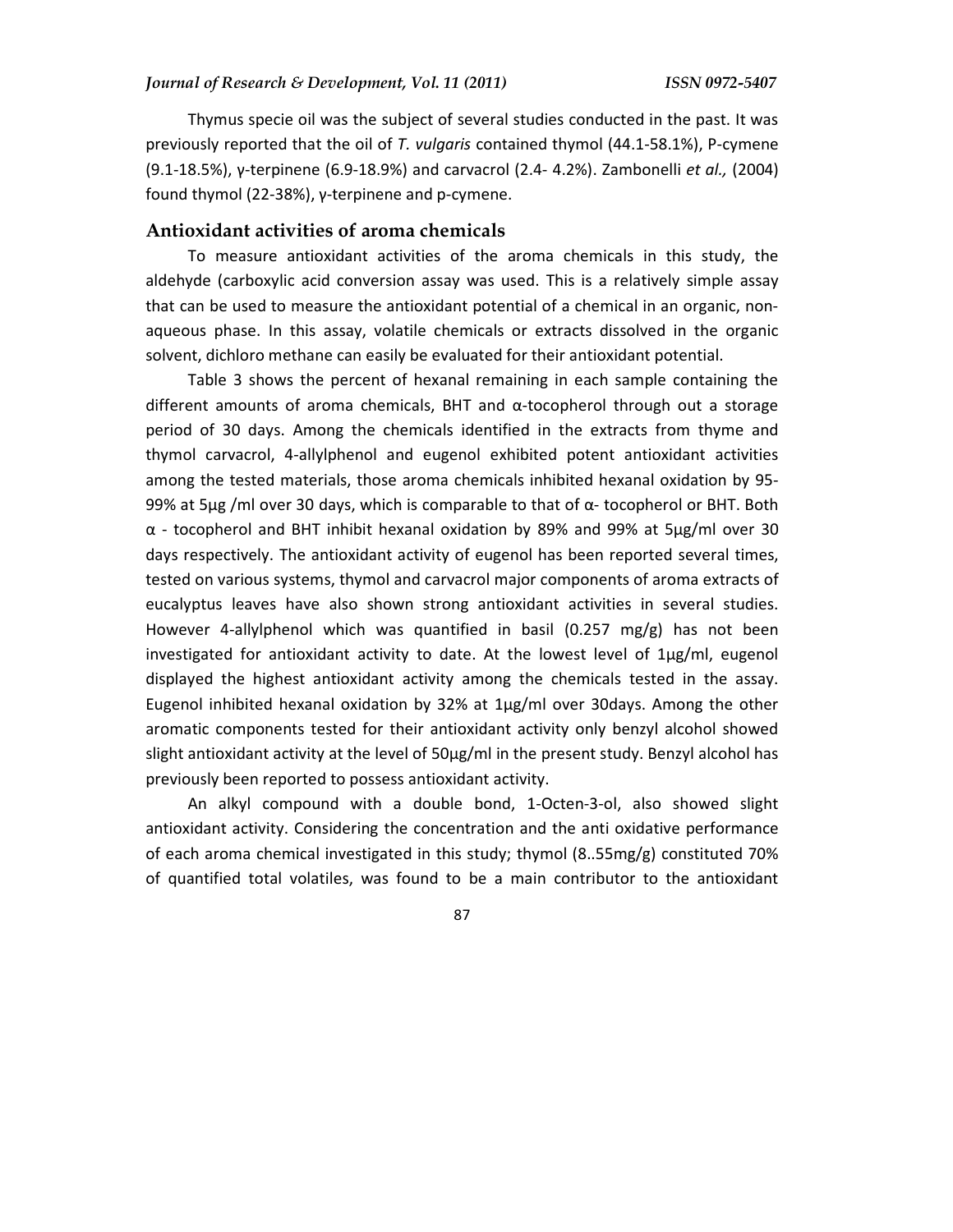activity of volatile extract of thyme at 10μg/ml comparable to BHT and α-tocopherol at the same concentration as found in a previous study.

| Components        | inhibitory effect (%) |               |               |               |               |  |
|-------------------|-----------------------|---------------|---------------|---------------|---------------|--|
|                   | $0\mu g/ml$           | $1\mu$ g/ml   | $5\mu$ g/ml   | $10\mu g/ml$  | $50\mu g/ml$  |  |
| Eugenol           | 6 ± 2.7               | $32 + 7.6$    | 99± 2.8       | $99 \pm 1.3$  | $100 \pm 5.7$ |  |
| Thymol            | 5 ± 0.4               | $11 \pm 7.1$  | $95 \pm 6.2$  | $100 \pm 0.5$ | $100 \pm 0.7$ |  |
| Carvacrol         | $6 \pm 3.3$           | $15 \pm 8.2$  | $100 \pm 2.9$ | $100 \pm 0.8$ | $100 \pm 0.8$ |  |
| 4-Allylphenol     | $2 \pm 1.6$           | $14 \pm 10$   | $100 \pm 1.5$ | $100 \pm 0.4$ | $99 \pm 4.2$  |  |
| 1-Octene-3-ol     | $2 \pm 3.6$           | $4 \pm 3.2$   | $9 + 3.5$     | $11 \pm 2.4$  | $19 \pm 2.0$  |  |
| Benzyl alcohol    | $2 \pm 1.6$           | $8 + 5.8$     | $10 \pm 4.5$  | $32 \pm 5.4$  | $59 \pm 10$   |  |
| Linalool          | $6 \pm 1.8$           | $7 + 4.7$     | $3 \pm 3.4$   | $8 \pm 3.7$   | $23 \pm 4.9$  |  |
| Methyl salicylate | $3 \pm 1.6$           | $9 \pm 2.7$   | $9 \pm 0.5$   | $9 \pm 0.3$   | $10 \pm 1.4$  |  |
| Estragol          | 5 ± 0.4               | $8 \pm 2.2$   | $9 \pm 0.8$   | $10 \pm 0.4$  | $12 \pm 2.0$  |  |
| 1,8- Cineole      | 3 ± 0.5               | $4 \pm 2.8$   | 5±4.1         | 7 ± 3.7       | $11 \pm 0.9$  |  |
| 4-Terpeneol       | $4 \pm 0.7$           | $2 \pm 2.5$   | $4 \pm 2.6$   | $8 \pm 2.7$   | $14 \pm 0.9$  |  |
| Benzylaldehyde    | 5 ± 5.2               | $7 + 5.8$     | 5 ± 2.7       | $8 \pm 2.5$   | $10 \pm 2.1$  |  |
| α Tocopherol      | $2 \pm 0.2$           | $17 \pm 9.9$  | $89 \pm 0.6$  | $99 \pm 2.2$  | $98 \pm 3.0$  |  |
| <b>BHT</b>        | 5 ± 0.2               | $100 \pm 0.8$ | $99 \pm 0.8$  | $99 \pm 0.7$  | $100 \pm 0.1$ |  |

**Table 3. Percentage of hexanal remaining in solutions treated with different amounts of volatile components in thyme and basil, α- tocopherol and BHT through out a storage period of 30 days** 

From the above discussion we conclude that the thyme exhibited varying amounts of anti-oxidative activity. In particular, eugenol, thymol, carvacrol and 4-allylphenol found in thyme exhibited potent antioxidant activity, comparable to the known antioxidants, BHT and α-tocopherol.

# **Use of thymus oil against insecticidal activity**

The essential oils used in this study were purchased from Caesar and Loretz in Hilden, Germany. *Thymus vulgaris* (white thyme) oil was obtained from liberty natural products, Portland or USA. The studied activity was obtained from larval mortality which

88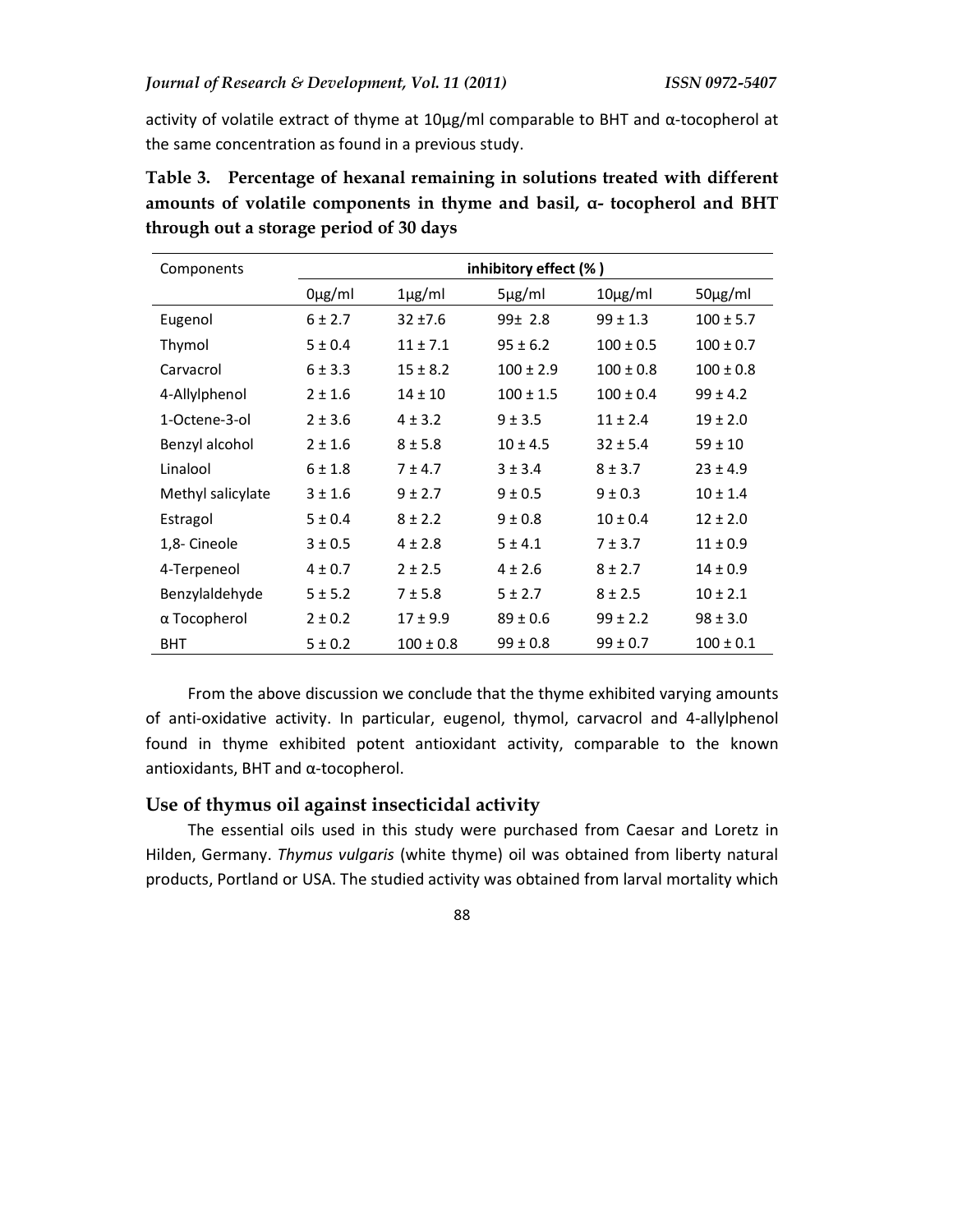was recorded after 24h after topical administration of 100ug of essential oil delivered in 1ul actone. Control received acetone alone. For each oil there were three replicates each with 10 larvae. LD<sub>50</sub> values were determined by probit analysis, based on a range of 4-5 doses. The results were shown in table 4.

| Oil                              | <b>Species_family</b>                                                                               | Monograph | <b>Mortality</b><br>$(\%)^a$ | $LD_{50}$<br>(ug/larva) <sup>b</sup> |
|----------------------------------|-----------------------------------------------------------------------------------------------------|-----------|------------------------------|--------------------------------------|
| Oleum Saturejae                  | Satureia hortensis L.                                                                               | $[1]$     | 100.0(0)                     | 48.4                                 |
| hortensis                        | (Lamiaceae)                                                                                         |           |                              | $(44.2)$ 53.1.                       |
| Oleum serpylli                   | Thymus serpyllum L.<br>(Lamiaceae)                                                                  | $[2]$     | 96.7(3.3)                    | ~50c                                 |
| Oleum Origani cretici            | Origanum creticum<br>L. (Lamiaceae)                                                                 | $[3]$     | 93.3(3.3)                    | 66.<br>$(58.0 - 75.1)0$              |
| Menthae arvensis                 | Mentha ar" ensis L.<br>aetheroleum<br>var.<br>piperascens<br><b>Holmesex Christy</b><br>(Lamiaceae) | $[4]$     | 50.0(10.0)                   | ND <sup>d</sup>                      |
| Menthae piperitae<br>aetheroleum | Mentha piperita L.<br>(Lamiaceae)                                                                   | [5]       | 40.0(5.8)                    | <b>ND</b>                            |
| Citronellae<br>aetheroleum       | Cymbopogon<br>winterianus<br>lowitt<br>(Poaceae)                                                    | [6]       | 36.7(6.7)                    | <b>ND</b>                            |
| Hyssopi aetheroleum              | Hyssopus officinalis<br>L. (Lamiaceae)                                                              | $[7]$     | 26.7(8.8)                    | <b>ND</b>                            |
| Oleum Absinthii                  | Artemisia absinthium<br>L.(Asteraceae)                                                              | [8]       | 26.7(8.1)                    | <b>ND</b>                            |
| Salviae aetheroleum              | Sal"ia officinalis<br>$\mathsf{L}$<br>(Lamiaceae)                                                   | [9]       | 23.3(3.3)                    | <b>ND</b>                            |
| Lavandulae                       | La" andula angustifolia                                                                             | $[10]$    | 20.0(5.8)                    | <b>ND</b>                            |
| aetheroleume                     | Miller (Lamiaceae)                                                                                  |           |                              |                                      |
| Lavandulae                       | La" andula angustifolia [10]                                                                        |           | 20.0(5.8)                    | <b>ND</b>                            |
| aetherolcumf                     | Miller (Lamiaceae)                                                                                  |           |                              |                                      |
| Matricariae                      | Matricaria recutita                                                                                 | $[4]$     | 20.0(5.8)                    | <b>ND</b>                            |
| aetheroleum                      | L. (Asteraceae)                                                                                     |           |                              |                                      |
| Oleum Spicae                     | La" andula latifolia                                                                                | $[11]$    | 16.7(6.7)                    |                                      |

**Table 4. Toxicity of essential oils to 4th instar larvae of** *Spodoptera litura*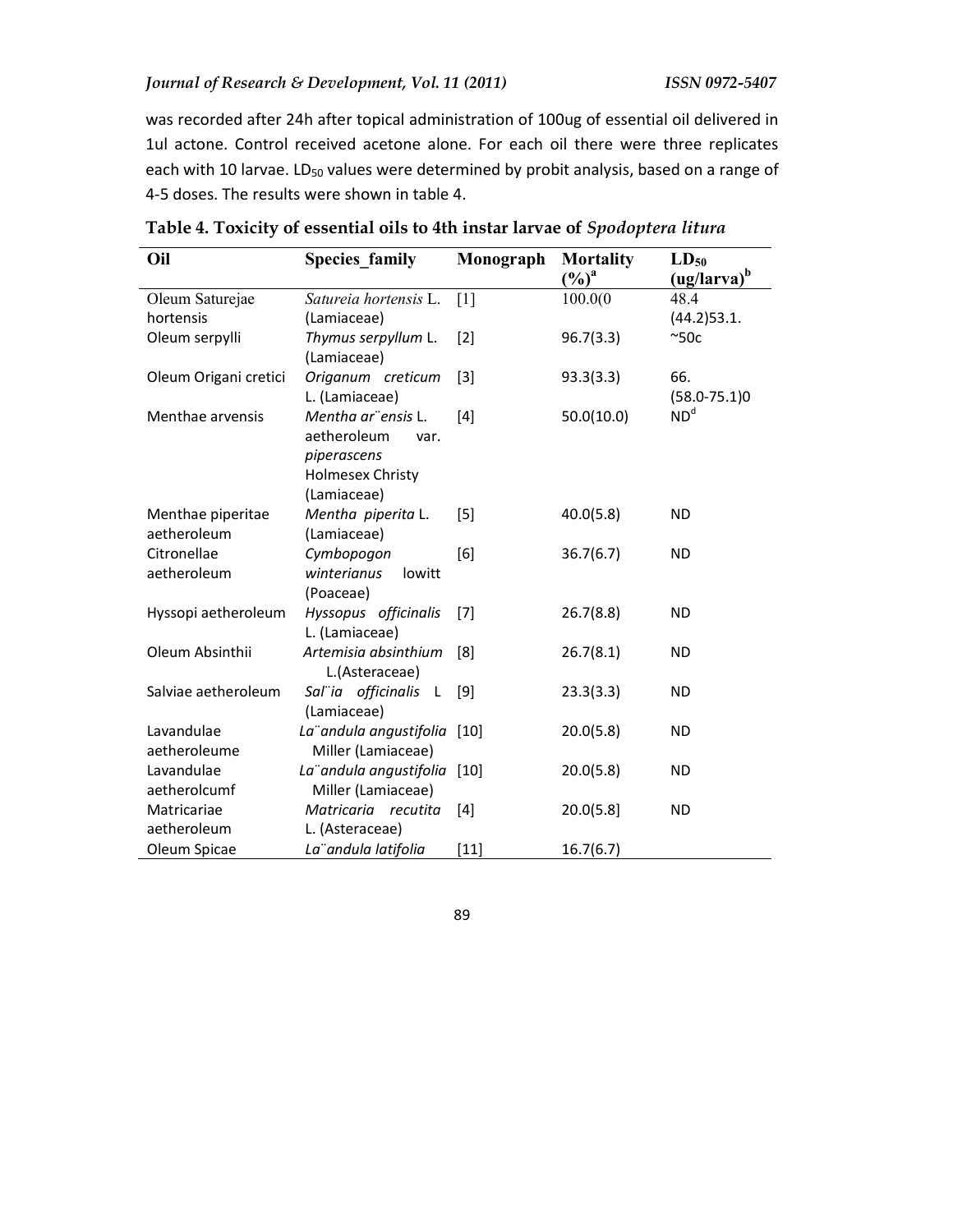| Villars._Lamiaceae.                                                                                                                 |                                             |        |            |     |
|-------------------------------------------------------------------------------------------------------------------------------------|---------------------------------------------|--------|------------|-----|
| Menthae crispae<br>aetheroleum<br>aquatica Hell. var.<br>crispa Benth.; M.<br>longifolia Nath. var.<br>crispa Benth.<br>(Lamiaceae) | Mentha spicata L. var.<br>crispa Benth.; M. | $[12]$ | 10.0(10.0) | ND. |
| Limonis aetheroleum<br>Burman f._Rutaceae.                                                                                          | Citrus limon (L.)                           | $[13]$ | 10.0(5.8)  | ND  |
| Caryophylli floris<br>aetheroleum<br>(Myrtaceae)                                                                                    | Syzygium aromaticum(L.)<br>Merrill et Perry | $[14]$ | 6.7(3.3)   | ND. |
| Pini pumilionis<br>aetheroleum                                                                                                      | Pinus mugo Turra<br>(Pinaceae.)             | $[15]$ | 6.7(6.7)   | ND. |
| Cinnamoni<br>aetheroleum<br>(Lauraceae.)                                                                                            | Cinnamomum" erum<br>J.S. Presl.             | $[12]$ | 3.3(3.3)   | ND. |
| Oleum Cinnamomi<br>Cassiae                                                                                                          | Cinnamomum cassia<br>Blume (Lauraceae)      | $[16]$ | 0.0(0.0)   | ND. |
| Oleum Cupressi<br>(Cupressaceae.)                                                                                                   | Cupressus semper irens L.                   | $[17]$ | 0.0(0.0)   | ND. |

<sup>a</sup>Values are mean\_"S.D.., ns3\_determined at 100 mgrlarva..

<sup>b</sup>95% Confidence limits in parentheses.

 $\textdegree$  Estimated value; data from two experiments failed to adequately fit a linear dose]response model.

<sup>d</sup>ND, not determined.

eQuality 38]48% Mont Blanc.

<sup>f</sup>Quality 38]48% Barˆeme.

Here we got the conclusion that three of the essential oils were highly toxic to the cutworms: oils of *Satureia hortensis*, *Thymus serpyllum* and *Origanum creticum*. Oil of white Thyme (*Thymus vulgaris*) was comparable in toxicity (LD<sub>50</sub>=46.7ug/larva) to oils of *T.Serphyllum* and *S. hortensis*. Oils of *O. Creticum* were significantly less toxic. The insecticidal action of *Thymus* and *Satureia* oils are carvacrol, toxicities of which were previously established ( $LD_{50}$ =25.5 and 42.7 respectively). Evaluation of 22 essential oils for insecticidal action against the bean beetle (*Acanthoscelides obtectus)* indicated that oils of T.serpyllum and *O.marjorane* were the most toxic.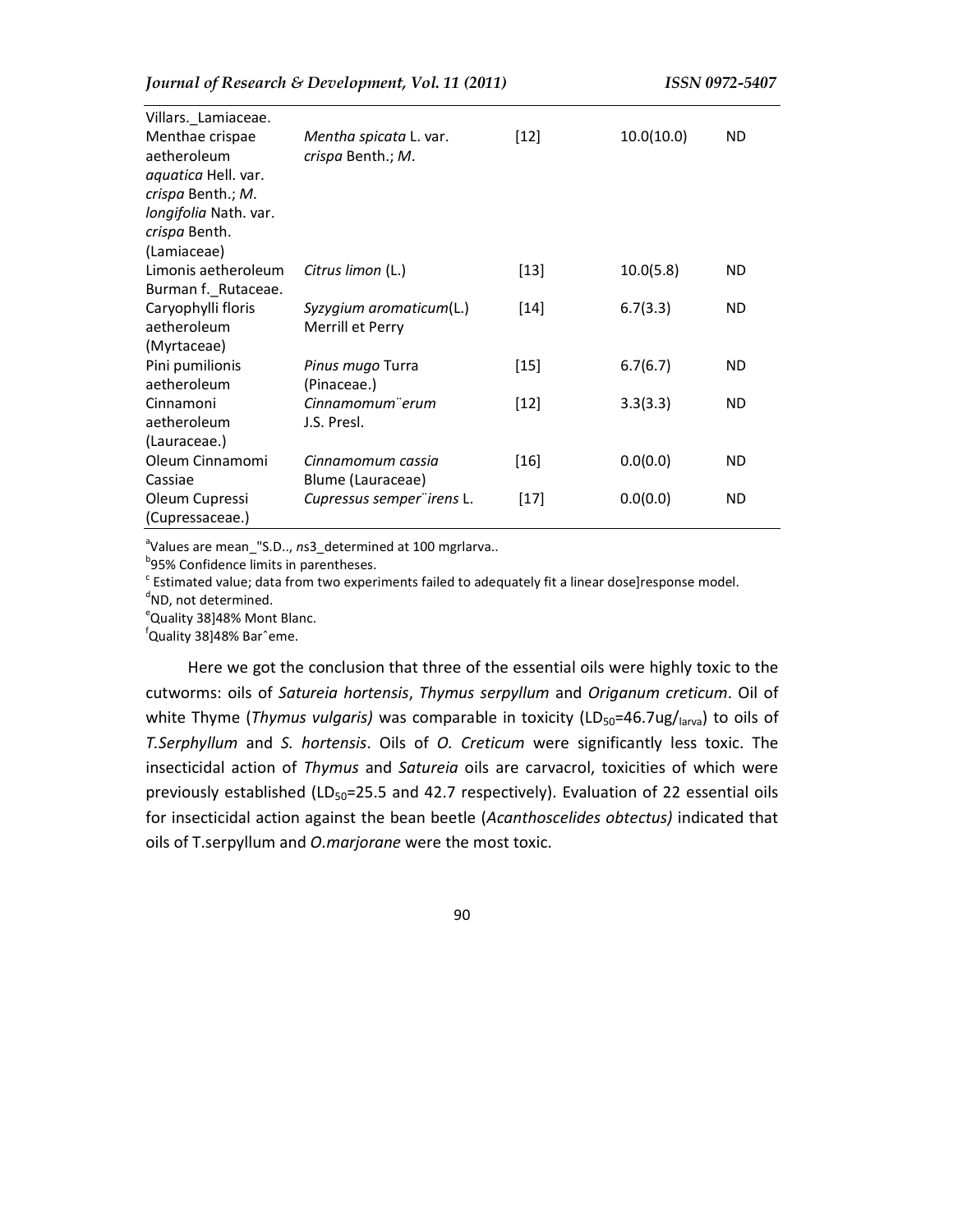# **Antifungal activity of thymol**

Effect on radial growth:- In corporation of different concentrations two types of thyme oil into potato dextrose agar (PDA) showed significant reduction (P< 0.05) on the growth of two common pathogens of strawberries *B.cinerea* and *R.stolonifer* ( Table 5 and 6). Complete inhibition, however was not achieved at the concentration tested in this study; indicating that the essential oils are fungistatic rather than fungicidal at these concentrations. In general, the rate of inhibition was less in *R. stolonifer* exposed to different concentrations of thyme oil. Also the growth of R. stolonifer was faster than that of *B-cinerea* and the mycelium reached the edge of the untreated PDA plates within 4 days of inocculation compared to 7 days of *B.cinerea*. There was a significant difference (P<0.05) between the oils from laval  $-1$  and laval  $-2$  in their inhibitory action, with oil from laval – 2 exhibiting a comparatively higher antifungal activity which can be related to its high thymol, carvacrol and Linalool contents. Thymol has been shown to inhibit the growth and toxin production by mycotoxigenic molds and earlier investigation showed that carvacrol completely inhibited mycelial growth of all *Rhizopus* spp. with a minimum of 5ul.

|  |  |                                             |  |  |  | Table 5. Effect of thyme oil on the radial growth of Botrytis cinera and |  |
|--|--|---------------------------------------------|--|--|--|--------------------------------------------------------------------------|--|
|  |  | Rhizopus stolonifer on potato-dextrose agar |  |  |  |                                                                          |  |

| Inhibition $(\%)^*$        |                   |                          |                 |                 |  |  |  |
|----------------------------|-------------------|--------------------------|-----------------|-----------------|--|--|--|
| $Laval - 1$<br>$Laval - 2$ |                   |                          |                 |                 |  |  |  |
| Concentration              | <b>B.</b> cinerea | R. stolonifer B. cinerea |                 | R. stolonifer   |  |  |  |
| (ppm)                      |                   |                          |                 |                 |  |  |  |
| $\theta$                   | 0.0               | 0.0                      | 0.0             | 0.0             |  |  |  |
| 50                         | $26.5(\pm 0.7)$   | $5.5(\pm 0.9)$           | $36.9(\pm 0.6)$ | $11.5(\pm 0.5)$ |  |  |  |
| 100                        | $32.3(\pm 0.6)$   | $9.5(\pm 0.3)$           | $49.0(\pm 0.9)$ | $20.1(\pm 0.8)$ |  |  |  |
| 200                        | $63.5(\pm 0.9)$   | $50.5(\pm 0.6)$          | $90.5(\pm 1.5)$ | $65.8(\pm 1.3)$ |  |  |  |

91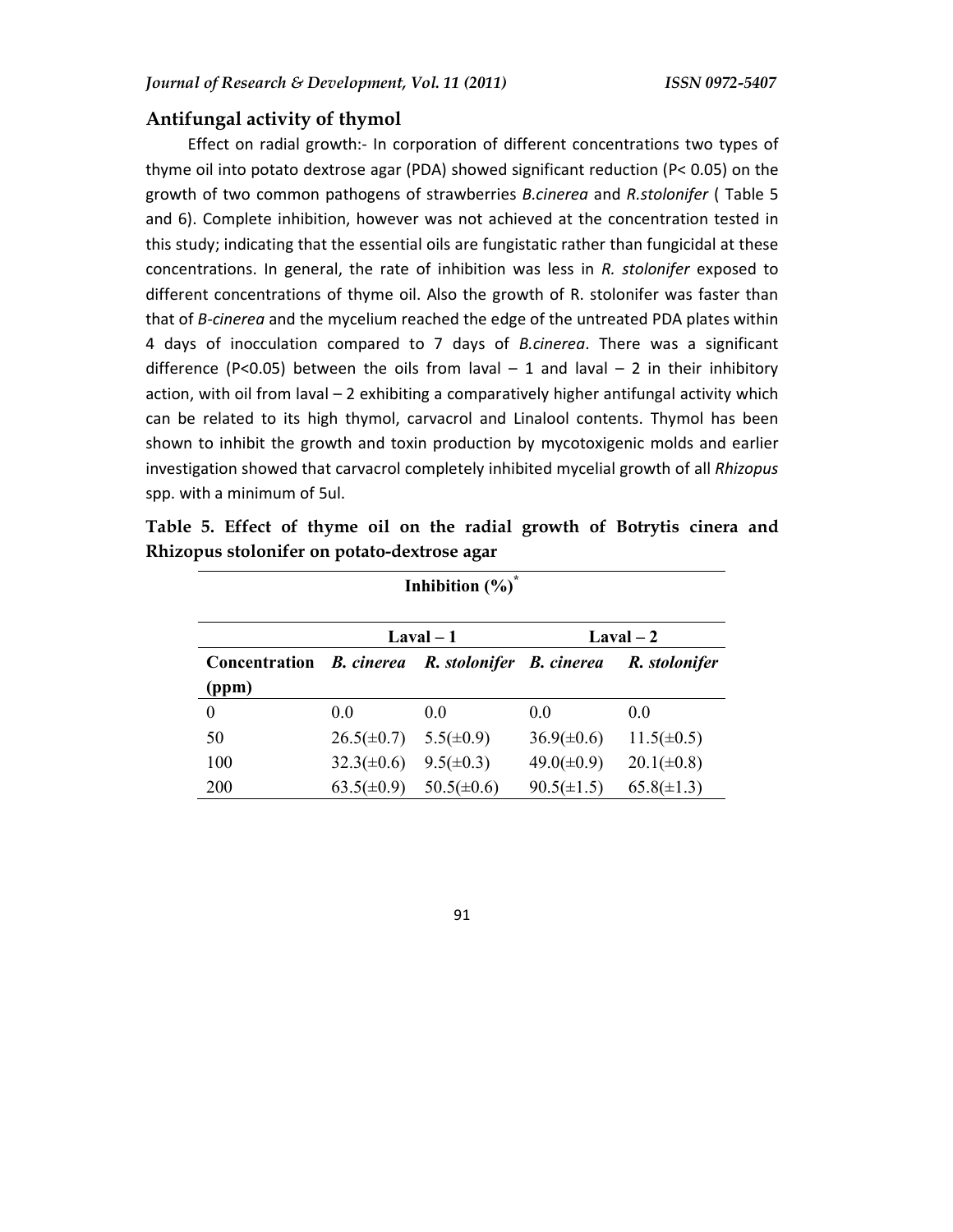| $\mathrm{``Decay~(}\%)^*$  |                                    |                 |                 |                   |                 |  |  |
|----------------------------|------------------------------------|-----------------|-----------------|-------------------|-----------------|--|--|
| $Laval - 1$<br>$Laval - 2$ |                                    |                 |                 |                   |                 |  |  |
| Concentration              | Storage (days <i>B. cinerea R.</i> |                 |                 | <b>B.</b> cinerea | R. stolonifer   |  |  |
| (ppm)                      |                                    |                 | stolonifer      |                   |                 |  |  |
| $\theta$                   | 7                                  | $43.5(\pm 1.5)$ | $55.3(\pm 2.1)$ | $43.5(\pm 1.3)$   | $55.3(\pm 2.1)$ |  |  |
|                            | 14                                 | $85.3(\pm 0.9)$ | $90.5(\pm 2.5)$ | $85.3(\pm 3.1)$   | $90.5(\pm 3.3)$ |  |  |
| 50                         | 7                                  | $15.5(\pm 1.3)$ | $25.3(\pm 1.9)$ | $12.5(\pm 1.1)$   | $20.5(\pm 1.3)$ |  |  |
|                            | 14                                 | $18.3(\pm 0.9)$ | $33.7(\pm 2.1)$ | $17.5(\pm 1.5)$   | $31.7(\pm 1.7)$ |  |  |
| 100                        | 7                                  | $12.3(\pm 1.1)$ | $19.7(\pm 0.9)$ | $10.5(\pm 0.7)$   | $18.7(\pm 0.9)$ |  |  |
|                            | 14                                 | $16.5(\pm 1.5)$ | $25.5(\pm 1.3)$ | $14.7(\pm 1.1)$   | $23.7(\pm 1.1)$ |  |  |
| 200                        | 7                                  | $6.1(\pm 0.9)$  | $10.5(\pm 0.7)$ | $5.1(\pm 0.3)$    | $7.9(\pm 0.6)$  |  |  |
|                            | 14                                 | $11.7(\pm 1.2)$ | $17.5(\pm 0.9)$ | $9.5(\pm 0.6)$    | $15.7(\pm 1.1)$ |  |  |

**Table 6. Effect of thyme oil volatile exposure on the incidence of gray mold and soft rot in strawberry fruits** 

Percentage of infected strawberries was based on five replicates of 10 fruits each values in the parentheses are standard errors of the mean

### **Effect on inoculated strawberries**

The effect of thyme oil volatiles on the control of fungal growth in inoculated strawberries was evaluated. Thyme oil volatiles were highly effective in reducing gray mold and soft rot incidence in strawberry fruits caused by *B.cineria* and *R.stolinifer*, respectively (Table 6). Fungal infection was noticed after 6 days with thyme treatments, while in the control, the infection were evident after 2 days of storage, at  $13^0$ . In addition significant increases in decay were noticed from day 7 to day 14 in the control experiments. Exposure to volatile oil at 200ppm from laval – 1 reduced gray mold and soft rot incidences by more than 70% after 14 days of storage. The control of decay in fruits subjected to volatiles from laval – 2 was significantly (P< 0.05) higher compared, to the oil from laval  $-1$  which was again related to its higher composition of antimicrobial compounds. The gray mold and soft rot incidences were reduced by 75.8 and 74.8% respectively at 14 days of storage by exposure to maximum concentration of volatiles from laval – 2. No visible phytotoxic symptoms were noticed on treated strawberry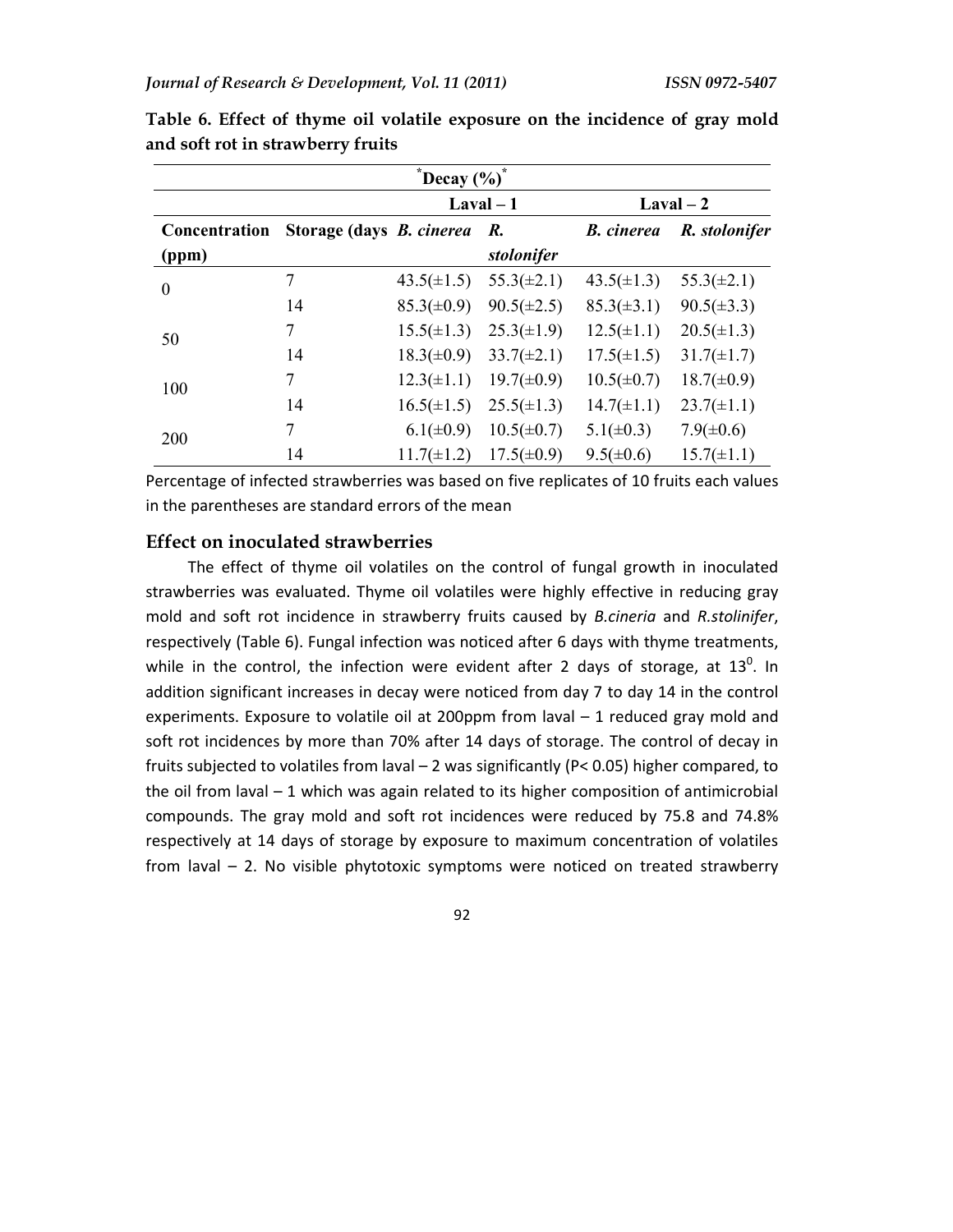fruits. As observed in the inhibition test on PDA, the effect of thyme oil on the control of gray mold and soft rot was dependent on the oil concentration. Significant decreases in the decay with increase in the oil concentration was observed.

In conclusion, this study demonstrates the potential of thyme oil volatiles as an antifungal preservative for strawberry fruits that are quite susceptible to decay caused by *B. cinerea* and *R.stolonifer*. However further studies are required to determine the optimal concentrations of thyme oil and exposure time for decay control and the sensory quality of the treated fruits.

#### **REFERENCES**

- Aeschbach, R., Loliger, J., Scott, B.C., Murcia, A., Butler, J., Halliwell, B., 1994. Antioxidant actions of thymol, carvacrol, 6 – gingerol, Zingerone and hydroxytyrosol. *Food chemistry and Toxicology*, **32**: 31- 36.
- Beer, A.M. Lukanov, J. Sagorchev, P. 2007. Effect of thymol on the spontaneous contractile activity of the smooth muscle. *Phytomedicine,* **14**: 65-69.

Baytop, T.1984. *Treatment with plants in Turkey*. Istanbul University. Istanbul. Turkey.

- Barnes, J., Anderson, L. A. and Phillipson, J. D. 2002. *Herbal Medicines*. A Guide for Healthcare Second Edition, London: Pharmaceutical Press.
- Baranauskiene, R., Venskutonis, P.R., Viskelis, P. and Dambrauskiene, E. 2003. Influence of nitrogen fertilizers on the yield and composition of thyme (*Thymus vulgaris*). *Journal of Agricultural and food chemistry*, **51:** 7751-58.

Davis, P.H.1982. *Flora of Turkey and the East Aegean Islands*. University Pres, Edinburgh.

- Jellin, J. M., Batz, F. and Hitchens, K. 2000. *Natural Medicines comprehensive database*. Third Edition. California: Therapeutic Research Faculty.
- Lueng, A.Y. and Foster, S. 1996. *Encyclopedia of Common Natural Ingredients used in food, Drug, Cosmetics*. Second Edition. New York, Wiley & Sons.
- Senatore, F. 1996. Influence of harvesting time on yield and composition of the essential oil of thyme (*Thymus pulegioides* L) growing wild in Campania. *Journal of Agricultural and food chemistry,* **44**: 1327 – 1332.
- Simon, J.E., Morales, M.R., Phippen, W. B., Vieira, R. F. and Hao, Z. 1999. A source aroma compounds & a popular culinary & ornamental herb. p.499 – 505. In: *Perspectives on new crops and new uses* (J. Janick eds.).